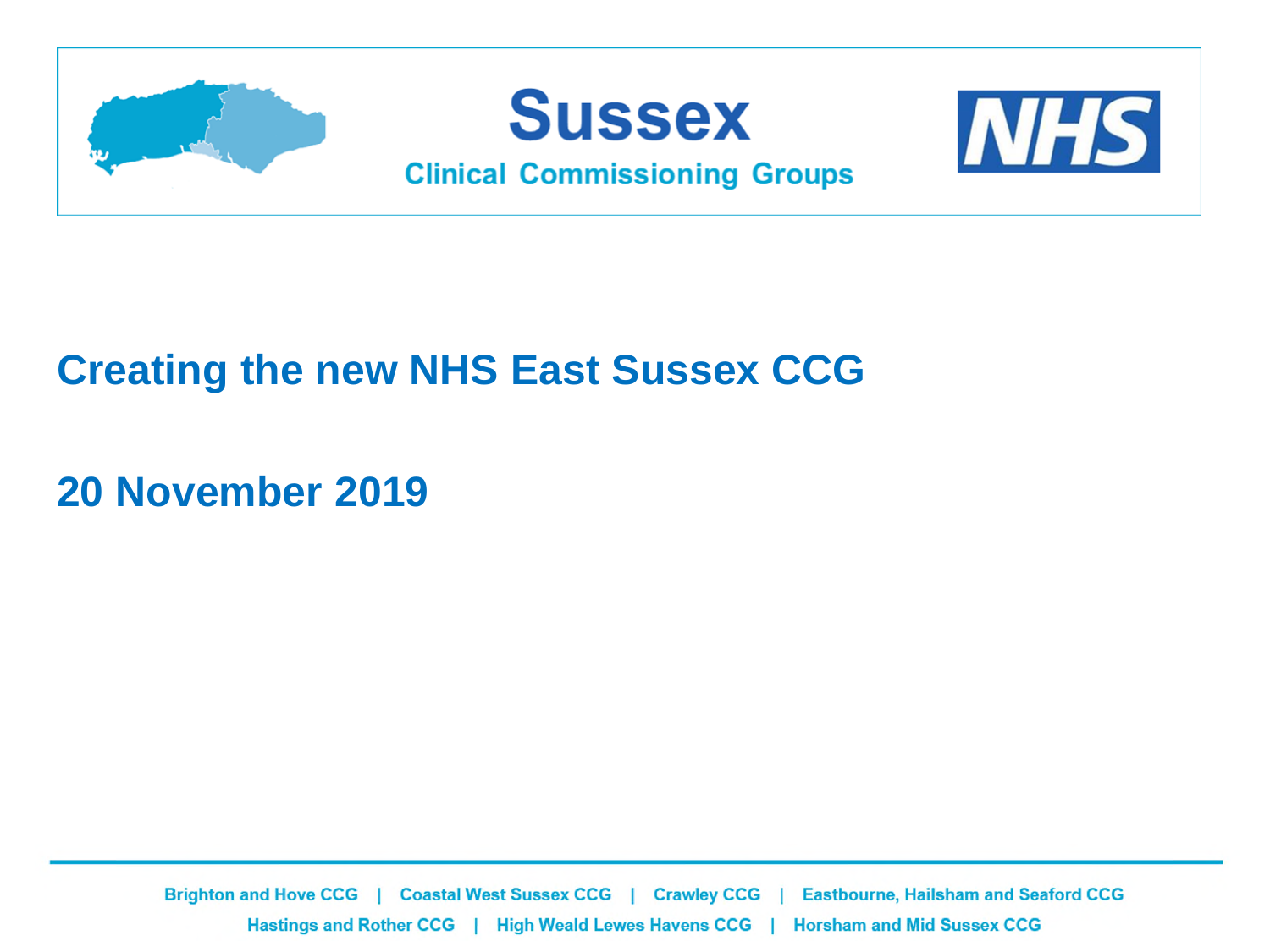### **Introduction**

- Our CCGs have been working together for some time.
	- o We share a single Chief Executive Officer and a single leadership team
	- o Our governance processes are shared
	- o We commission together at scale where this makes sense and share good practice across our "places"
- Merger is the next logical step for our organisations:
	- o Our Governing Bodies and member practices fully support this direction of travel
	- o We have strong support and endorsement from all of our providers, our local authority partners and Healthwatch.
- Merging Eastbourne, Hailsham and Seaford, High Weald Lewes Havens, and Hastings and Rother CCGs into a new **East Sussex CCG** will ensure we can:-
	- Respond to the challenges in the Long Term Plan;
	- Drive better health outcomes for the many diverse communities of Sussex; and
	- Reduce duplication and waste and maximise the use of precious NHS resources.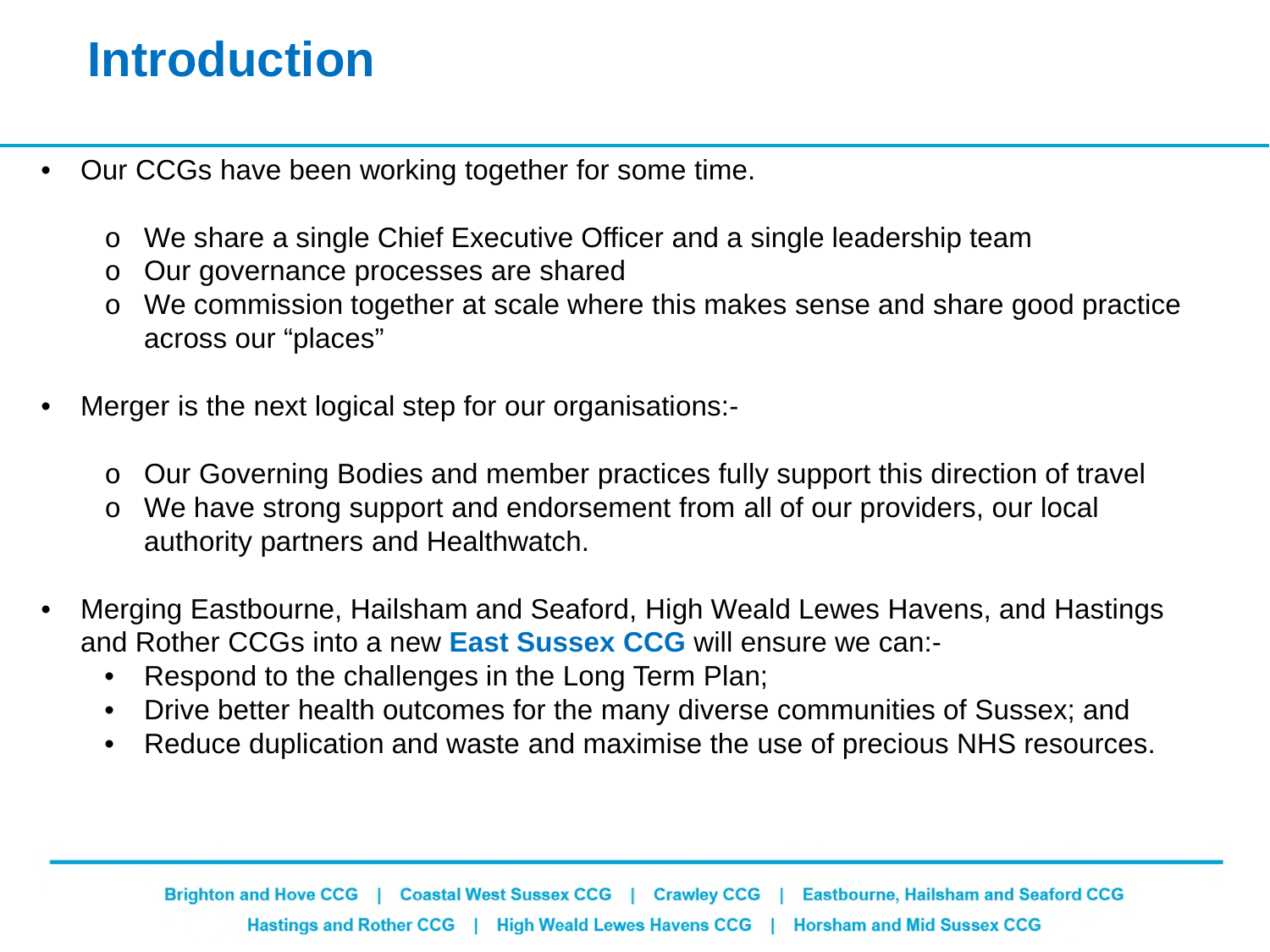### **The CCG footprint for Sussex from 2020/21**



**Brighton and Hove CCG**  $\mathbf{I}$ **Coastal West Sussex CCG Eastbourne, Hailsham and Seaford CCG Crawley CCG**  $\blacksquare$ **Horsham and Mid Sussex CCG** Hastings and Rother CCG | High Weald Lewes Havens CCG |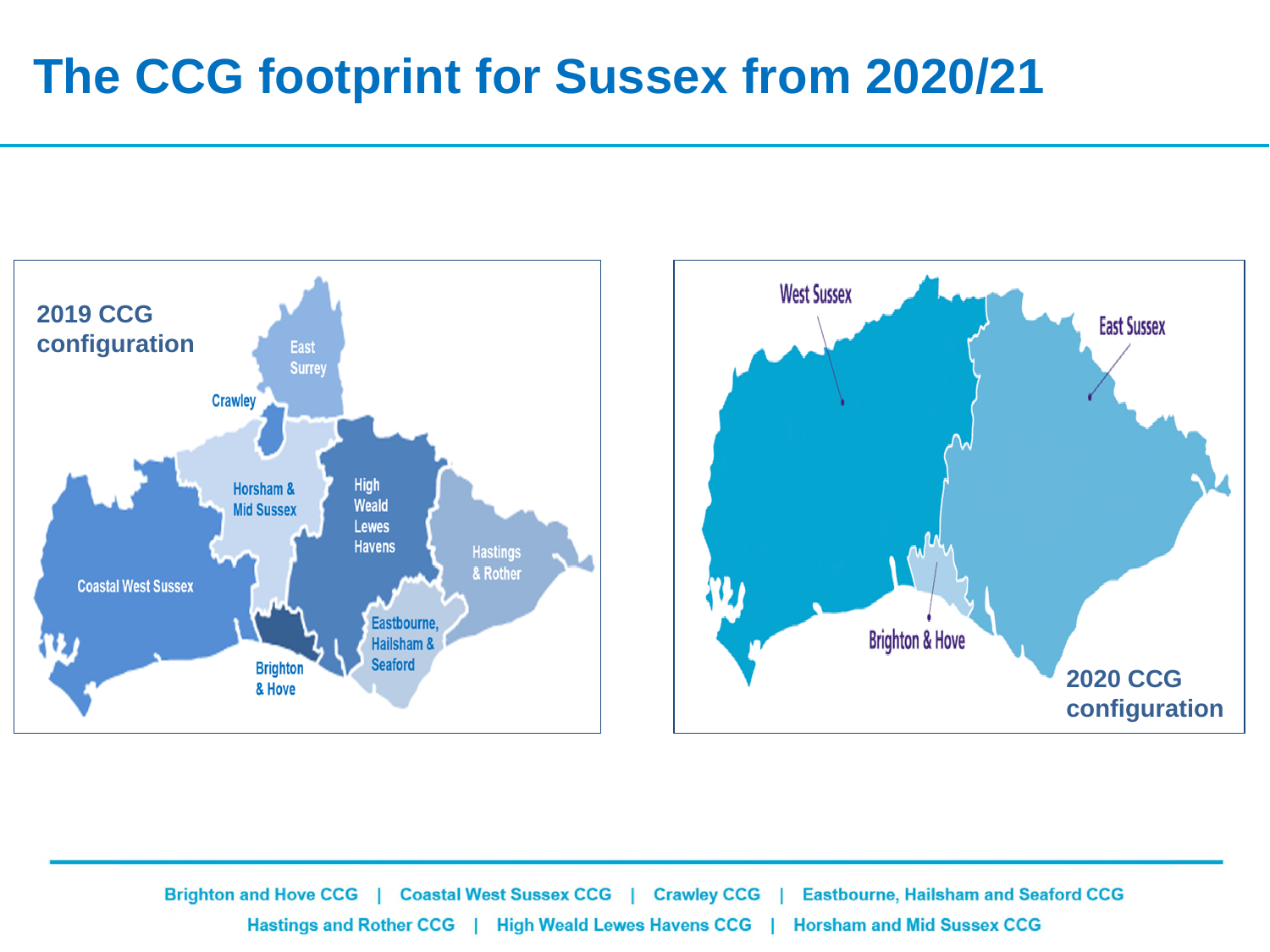# **Benefits of merger for our population**

Aligned to Local Authorities we can work more effectively in an integrated way to commission for population health helping us tackle the wider determinants of health

A single commissioning organisation working with the rest of Sussex would enable us to put an end to variation, 'postcode lotteries', and fragmented pathways for services and treatments across **Sussex** 

Less fragmentation of NHS commissioning organisations, allowing us to work together as 'one NHS'

We can better recognise the paramount importance of the voice of our citizens, ensuring that they are engaged in shaping how services are delivered. It will have the right resourcing to deliver this

Brighton and Hove CCG | Coastal West Sussex CCG | **Eastbourne, Hailsham and Seaford CCG Crawley CCG** Hastings and Rother CCG | High Weald Lewes Havens CCG | **Horsham and Mid Sussex CCG**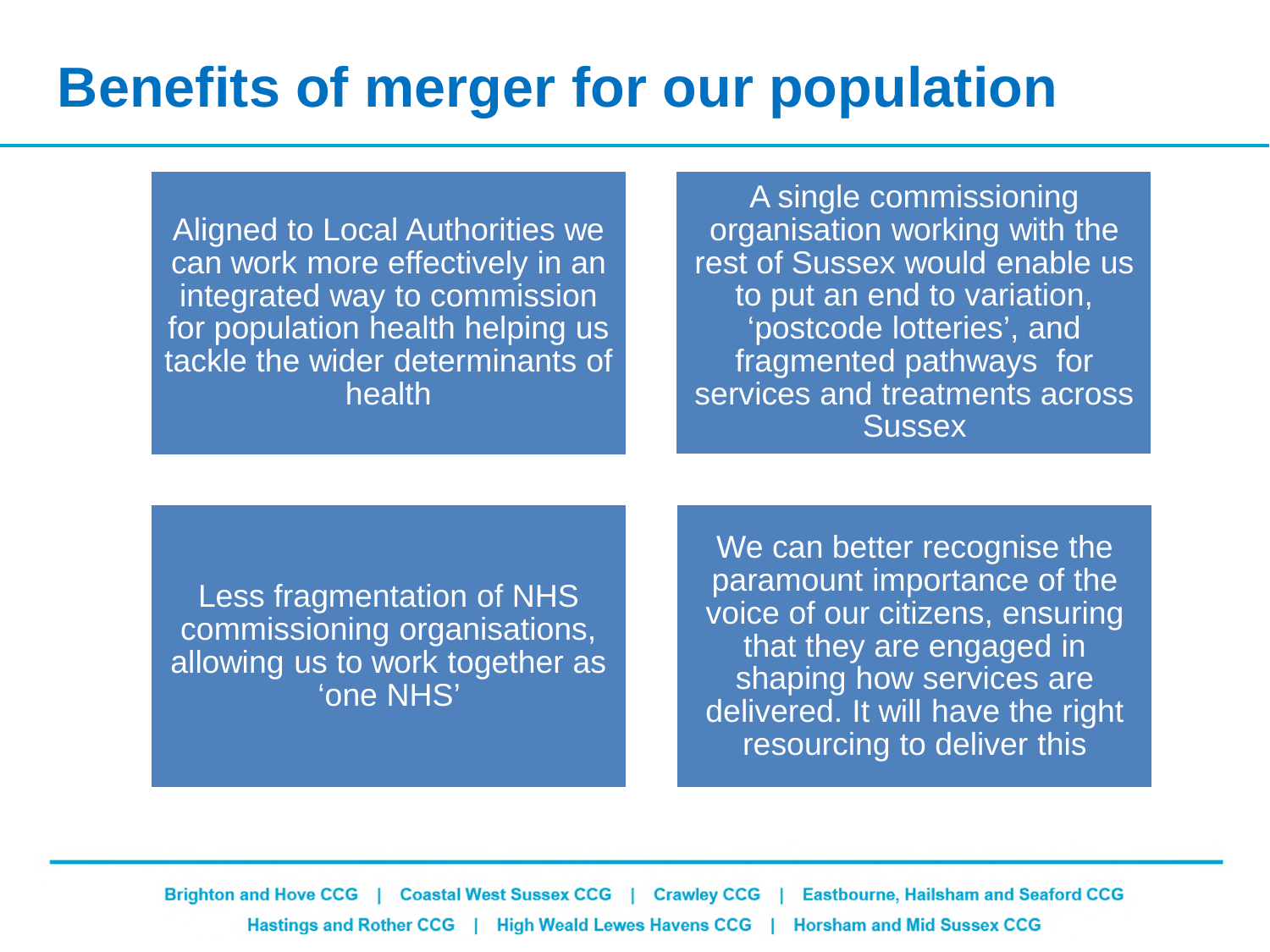# **Benefits of merger for our membership**

A stronger locality engagement and representation model would ensure member practices have an enhanced ability to influence and shape how services are commissioned

Working across the system to implement a single, cohesive strategy, accompanied by speedier decision-making, would enhance the pace at which transformation can be achieved

We can maximise the use of scarce clinical resource across our system becoming a more resilient organisation that can attract the top NHS talent

It will address the growing financial and operational pressures faced by the CCGs and ensure we can focus on removal of duplication and waste, enabling individuals, teams and organisations to work in a more integrated, focussed way

Brighton and Hove CCG | Coastal West Sussex CCG | **Eastbourne, Hailsham and Seaford CCG Crawley CCG** Hastings and Rother CCG | High Weald Lewes Havens CCG | **Horsham and Mid Sussex CCG**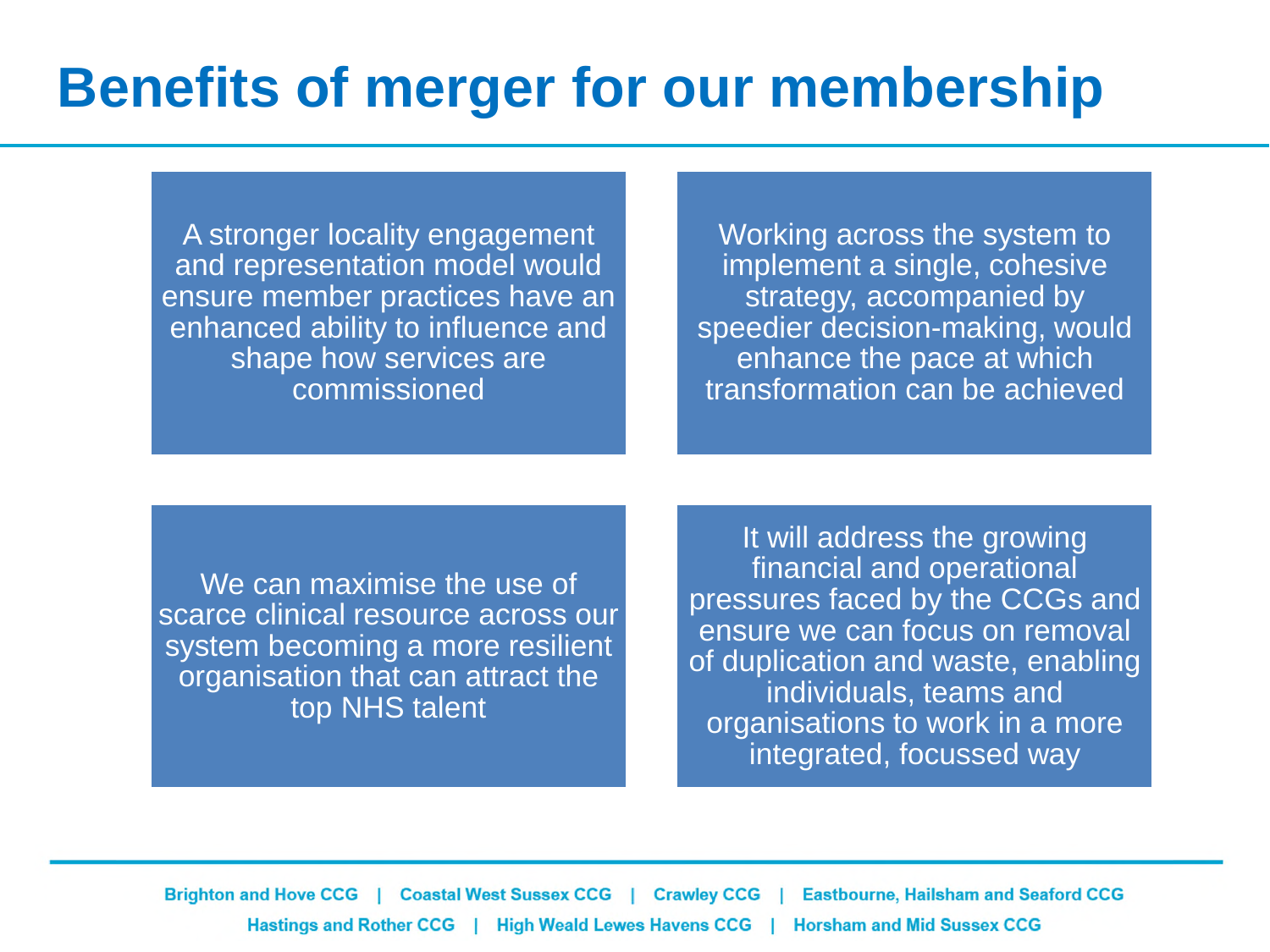# **Doing nothing is not an option**

The NHS and the health and care system continues to change around us and we need to adapt. We have to respond to the challenge in the NHS Long Term Plan

There is an expectation in the Long Term Plan is that one ICS/STP = one CCG. We have an opportunity to remain in control of our own destiny if we change now

We have made some savings by implementing joint arrangements across our CCGs already over the past 18 to 24 months. However, joint working can only take us so far. It is no longer defensible that these administration costs are utilising NHS budgets when our front line services remain under such sustained pressure

We will not be able to meet the financial challenge set for our CCGs (to reduce administration costs) without this change. This will impact our ability to support primary care and transformation of our system

Brighton and Hove CCG | Coastal West Sussex CCG | Crawley CCG **Eastbourne, Hailsham and Seaford CCG** Hastings and Rother CCG | High Weald Lewes Havens CCG | **Horsham and Mid Sussex CCG**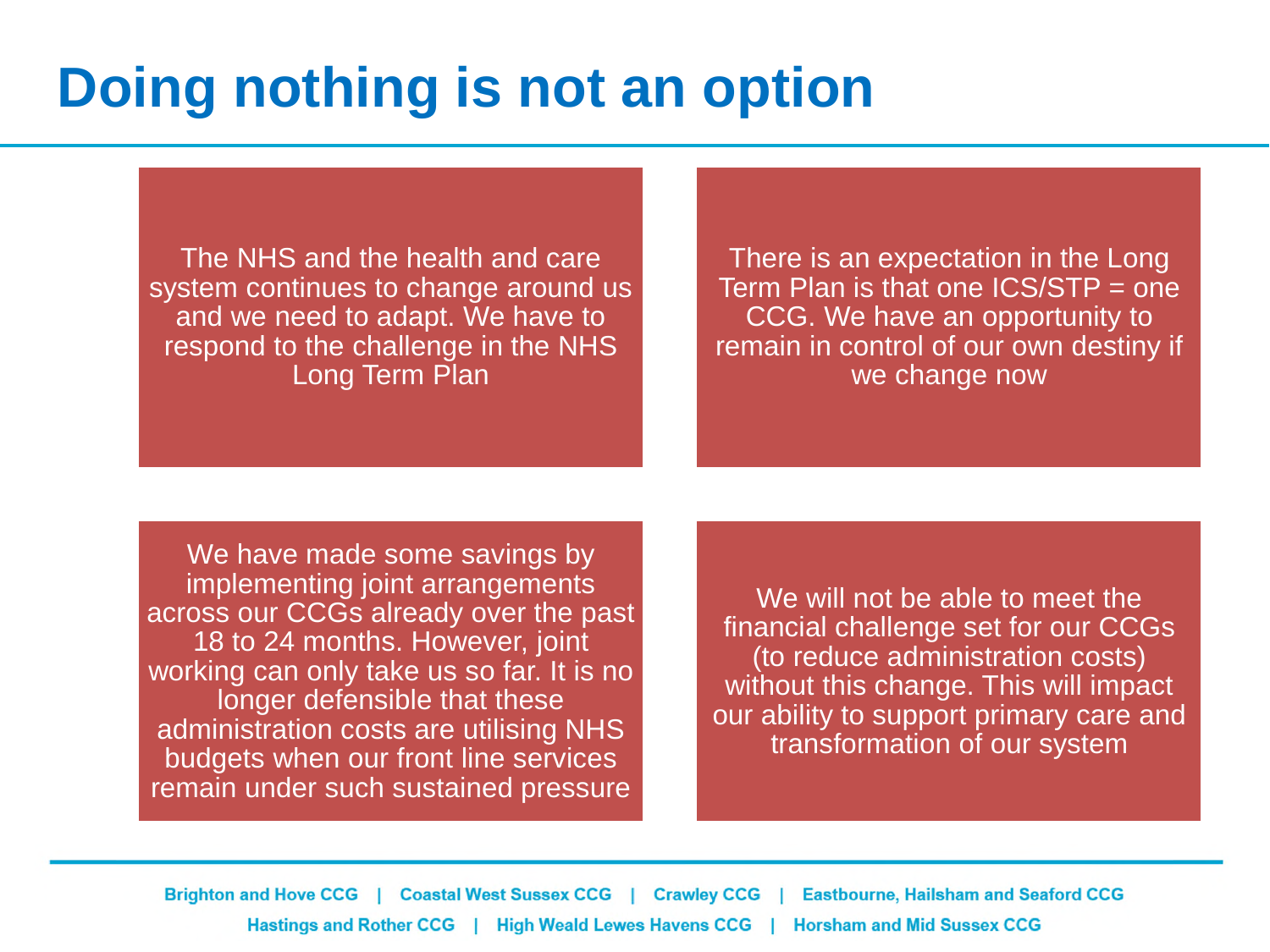### **We have engaged fully with our public, GP membership and stakeholders**

- We have engaged and consulted widely on these proposed changes.
- All of our providers, local government partners and Healthwatch partners support our proposal to merge
- Engagement with the public and stakeholders around the proposed mergers took place across the CCG geographical area over a two-month period up to September 2019. This involved:
	- o Six engagement events held for key community stakeholders across Sussex;
	- o Engagement with the public at existing meetings and engagement activity; and
	- o Engagement with the public at each of the eight CCG Annual General Meetings
- Generally lots of support but themes around:
	- o Ensuring we properly understand and commission for our rural areas
	- o How we address variation and inequalities in our diverse communities
	- o How we continue to work with local district and borough councils
- Our membership have been consulted extensively and have now approved formally through a ballot the decision to merge alongside the new CCG constitution
- Our locality model will ensure we work with local stakeholders to understand population needs at the local level and commission at the right scale to deliver better health outcomes and reduce inequalities.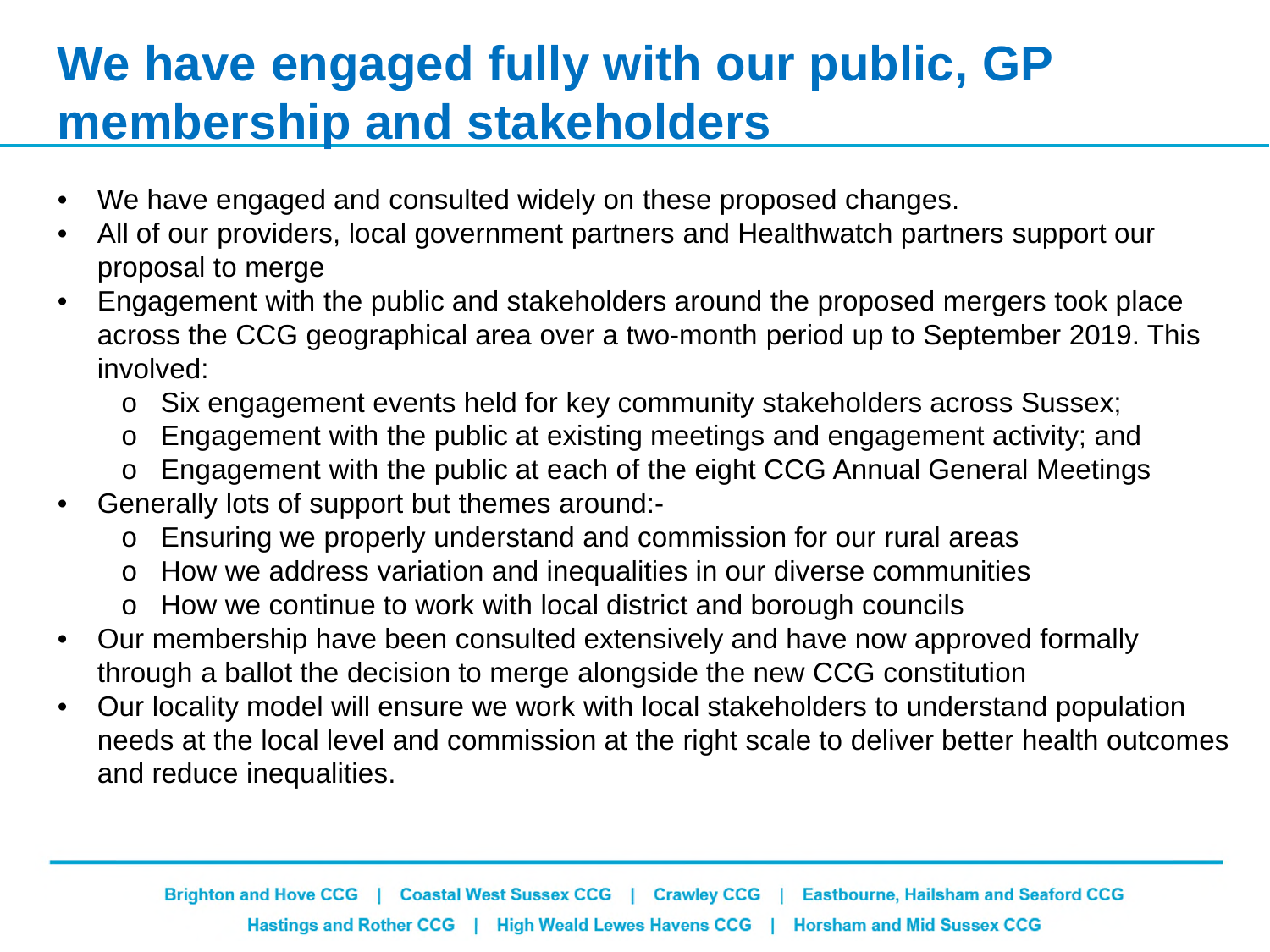### **How engagement has shaped our plans**

- Enhanced Locality representation, with elected Locality Representatives based on the current CCG footprint
- A locality model that retains a strong local voice and ensures a robust connection from CCG to locality designed to provide greater commissioning, financial and decision making transparency and accountability
- The Governing Body composition retains a clinical majority. Decisions will require clear consideration of the view from each locality.
- Created a Lay Vice Chair role as an explicit check and balance on the executive team, working closely with and alongside the Clinical Chair
- Enhanced local authority representation on our Governing Bodies with two attendees from our local authority partners, drawn from the Director of Public Health, Director of Adult Social Care and Director of Children's Services – will further promote the integration agenda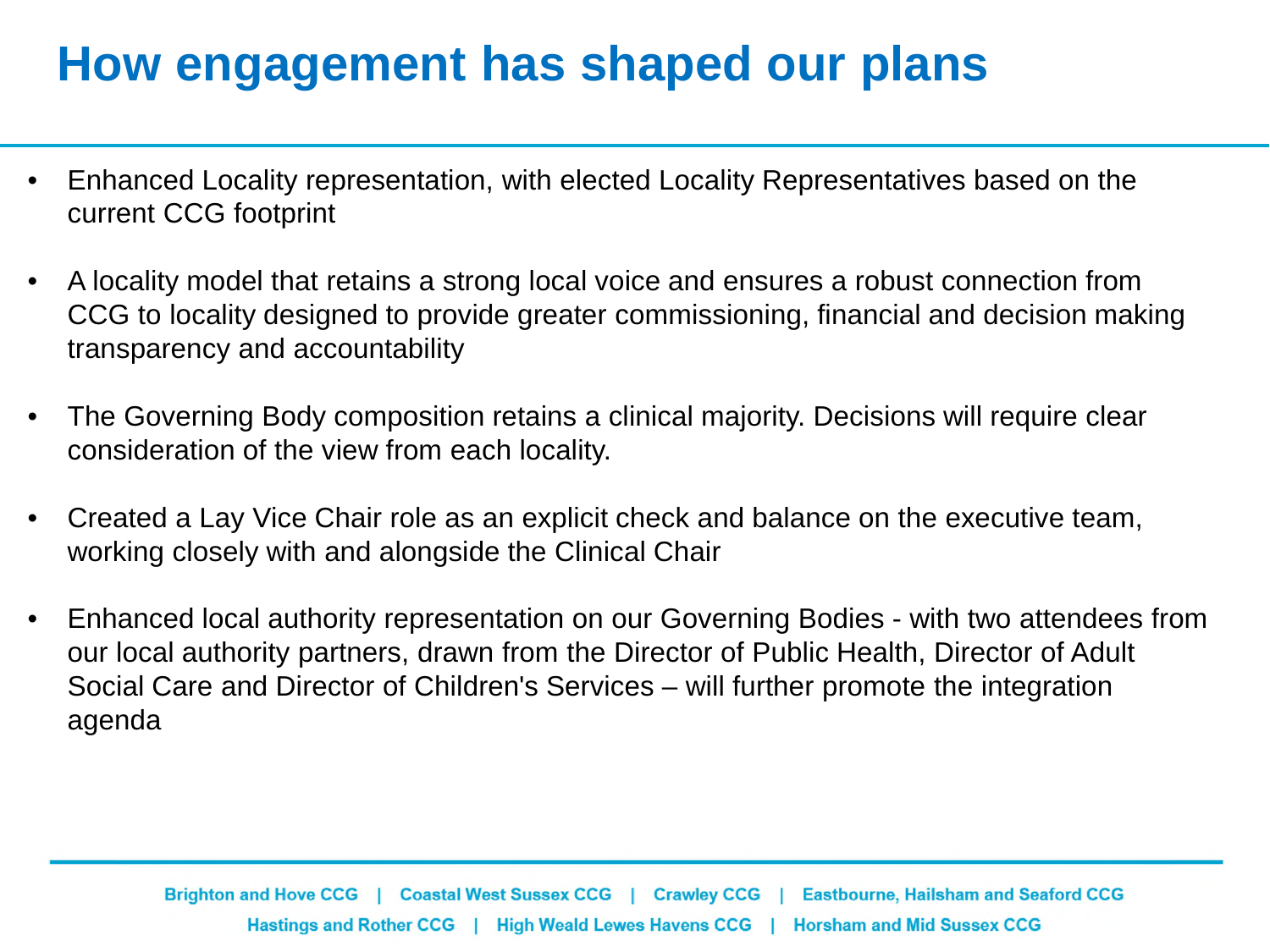### **How engagement has shaped our plans**

- Ensured that within the governance structures of the new CCGs, there is a clearer delineation of the role of the Governing Body and the membership in setting clinical strategy and priorities, and the role of the executive in delivery them
- Established a Joint Committee of the Sussex CCGs which will facilitate joint decision making and focus on delivery of sustainable change across areas of mutual interest such as strategic planning and procurement, patient and public engagement, equality and diversity and staff well being
- A single executive leadership structure across Sussex but with clear devolved accountability and decision making to place where this makes sense